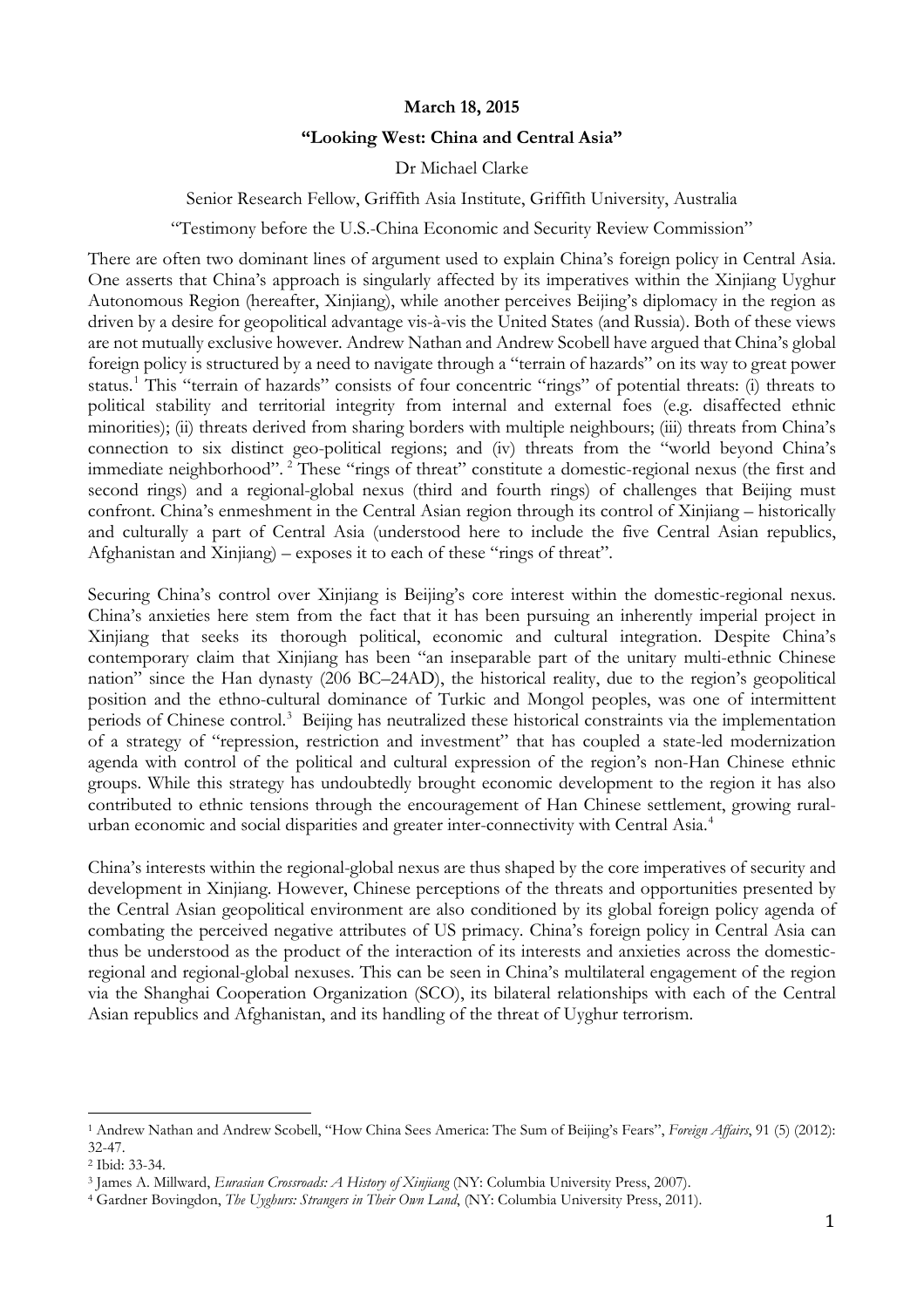## **The Domestic-Regional Nexus: The Xinjiang Factor in China's Approach to Central Asia**

Beijing's approach to post-Cold War Central Asia, including Afghanistan, has been underpinned by a trilogy of core interests – security, development and energy. Two factors – the collapse of the Soviet Union and Beijing's goal of integrating Xinjiang into the PRC – generated China's pursuit of these interests. Domestically, the fall of communism soon after the Tiananmen Square Massacre in June 1989, pushed regime survival to the forefront of the CCP leadership's minds. For paramount leader Deng Xiaoping, regime survival could only be assured through coupling continued "reform and opening" and the delivery of economic growth/development with firm one party rule. In order to effectively carry this out however China required, in Deng's view, a stable international environment characterized by a return to "multipolarity".

These concerns combined to produce a foreign policy in which China would "bide its time, and build capabilities" by seeking to develop multiple regional and global linkages to grow China's economy, resolve long-standing disputes with neighbours and combat the ill-effects of US predominance.<sup>[5](#page-1-0)</sup> Chinese foreign policy from the mid-1990s thus demonstrated a preference for "cooperation", "multilateralism", and "regionalism", modalities that became central to Beijing's "new security diplomacy" (NSD).<sup>[6](#page-1-1)</sup> While linked to Chinese anxieties about long-standing regional security issues, NSD was also driven by the desire to balance against perceived US predominance and NSD achieved three inter-linked goals in this regard. First, by embracing multilateralism, China's leaders sought to "dampen tensions in its external security environment" in order to "focus on domestic economic, political and social reform challenges". Second, engagement in multilateralism assisted Beijing to expand its influence while simultaneously reassuring neighbours about its rise. And third, involvement in regional and global multilateralism contributed to China's ability to counter, co-opt or circumvent US influence and "hegemony" around the Chinese periphery, while simultaneously avoiding overt confrontation with the United States.<sup>[7](#page-1-2)</sup>

This naturally flowed into China's foreign policy toward the newly independent states of Central Asia, whereby it sought to enhance bilateral trade and develop a regional approach to the resolution of Sovietera territorial disputes. This was complemented by Beijing's reconfiguration of how it would attempt to achieve its long-standing goal of integrating Xinjiang. Until the mid-1980s Beijing had perceived Xinjiang's geopolitical position at the "crossroads" of Eurasia as an obstacle to its goal of integration due not only to the vast geographical distance between the region and the Chinese heartland but also to the obvious historical, ethnic and linguistic affinities that linked the Turkic-Muslim peoples of Xinjiang with their brethren in a Central Asia then divided between Soviet and Chinese spheres. However, with the fall of the Soviet Union in 1991, the region's geopolitical position was no longer viewed as an obstacle to be overcome in pursuit of integration but rather as an important asset to achieve it.<sup>[8](#page-1-3)</sup>

This reconfiguration has been no more clearly expressed than in Beijing's consistent rhetoric since the early 1990s that has envisaged Xinjiang as a "Eurasian Continental Bridge", a hub of a "New Silk Road" or, in Xi Jinping's latest iteration, a hub of a "Silk Road Economic Belt" (SREB). These rhetorical flourishes have encapsulated the spirit of Beijing's policies in the region since the early 1990s which have been guided by the desire to connect the region's economy with that of Central Asia, South Asia and the Middle East through the development of direct trade relations with neighboring Central Asian states, massive state investment in infrastructure projects in Central Asia (including oil and gas pipelines), and greater development and exploitation of Xinjiang's own oil and gas resources.<sup>[9](#page-1-4)</sup>

<sup>5</sup> Bates Gill, *Rising Star: China's New Security Diplomacy*, (Washington DC: Brookings Institution Press, 2010).  $\overline{\phantom{a}}$ 

<span id="page-1-1"></span><span id="page-1-0"></span><sup>6</sup> Shuisheng Zhao, "China's Periphery Policy and Its Asian Neighbors", *Security Dialogue*, 30 (3) (1999): 335-46; and Chienpung Chung, "The Shanghai Cooperation Organization: China's Changing Influence in Central Asia", *China Quarterly*, 180, (December 2004): 989-1009.

<span id="page-1-3"></span><span id="page-1-2"></span><sup>&</sup>lt;sup>7</sup> Gill, Rising Star. 29.<br><sup>8</sup> Michael Clarke, *Xinjiang and China's Rise in Central Asia* – A History, (London: Routledge, 2011):<br><sup>9</sup> Nicholas Becquelin, "Staged Development in Xinjiang", *China Quarterly*, 178 (2) (2004)

<span id="page-1-4"></span>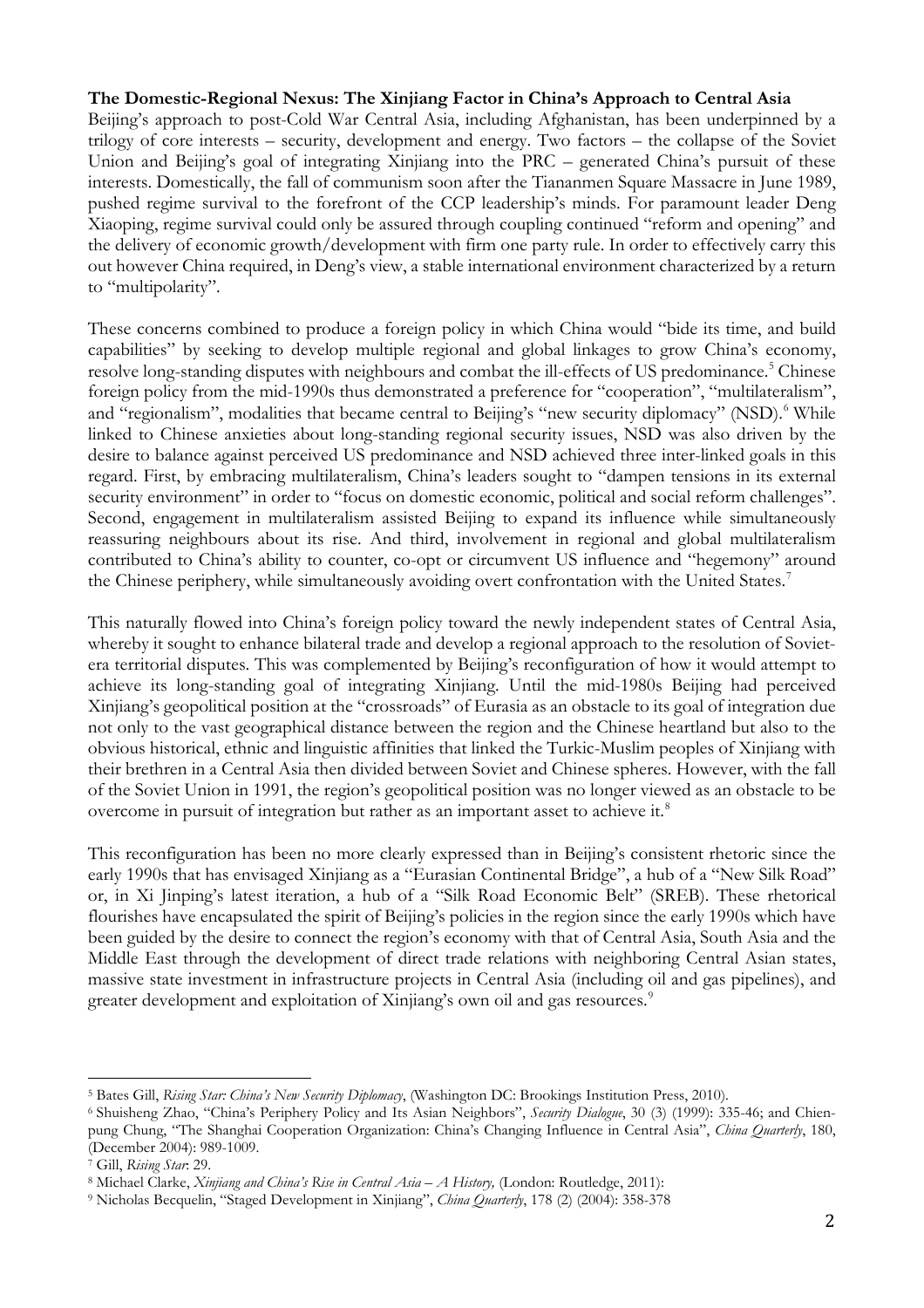This strategy in the 1990s was characterized as one of "double-opening": an attempt to simultaneously integrate Xinjiang with Central Asia and China proper in economic terms, while establishing security and cooperation with China's Central Asian neighbors. The key elements of this strategy throughout the 1990s, however, demonstrated the primacy of the internal goal of tying the province closer to China. These elements included the re-centralization of economic decision-making to increase the region's dependency on Beijing; the expansion of Han colonization of the region; increased investment for the exploitation of Xinjiang's potential energy resources; the opening of border trading "ports" with Central Asia; and significant investment in infrastructure links with Central Asia. Xinjiang's petrochemical industry in particular was to become a "pillar" industry within this strategy with the primary goal of establishing the region into a transit route and refinery zone for Central Asian oil and gas as a means of combating China's growing dependency on Middle Eastern sources. [10](#page-2-0)

Afghanistan's position in this approach was secondary and driven by Chinese concerns about the potential spill over of radical Islamism into Xinjiang. Symptomatic of this threat was the Baren Incident of April 1990 in which a group of Uyghur men conducted an armed uprising against Chinese police and security forces in the township with the aim of establishing an "East Turkestan Republic". While the rebellion was forcibly quelled, the authorities subsequently claimed that the leader of the rebellion had been the leader of an "Islamic Party of East Turkestan" that was bent on launching a *jihad* against Chinese rule with potential support from *mujahideen* groups in Afghanistan. While the CCP was quick to link such violent unrest to external influence it was less inclined to draw attention to the fact that it had been engaged in a renewed anti-religious campaign in the region, targeting what it termed "illegal religious activities" such as construction of unauthorised mosques and madrassas. [11](#page-2-1)

As Afghanistan descended into civil war in the mid-1990s, Beijing's interest with respect to the country remained largely negative – i.e. to prevent any potential spill over into Xinjiang of radical Islamism and other non-traditional security threats (e.g terrorism, weapons and drug trafficking). [12](#page-2-2) The potential for these threats to enter Xinjiang was also heightened by China's strategy in Xinjiang noted above (i.e. push for greater economic linkages with Central Asia). Illustrative of this dilemma was the role of the Karakoram Highway in facilitating not only trade flows but also cultural-religious and smuggling flows between Xinjiang and Afghanistan and Pakistan that worked against Beijing's integrationist project in Xinjiang. [13](#page-2-3)

These concerns encouraged China to take the diplomatic initiative in Central Asia and soon after the Soviet collapse Beijing played the key role in forming what became known as the "Shanghai Five" (S-5) grouping of China, Russia, Kazakhstan, Kyrgyzstan and Tajikistan in 1992. This dialogue, originally focused on resolving Soviet-era territorial disputes and military confidence building measures, culminated in the formal establishment of the group as a regional multilateral forum in 1996. The official communiqués released upon the establishment of the S-5 in 1996, while signalling a intent to broaden regional cooperation on security and economic issues, also demonstrated the inter-linkages between China's domestic, regional and global interests as they noted the grouping's support for China's position in Xinjiang and Tibet, its claims to Taiwan, and desire to see a "multipolar" international order.<sup>[14](#page-2-4)</sup>

China's perception of Afghanistan as a source of potential threats to not only its security but that of the wider Central Asian region was heightened sharply with the emergence of the Taliban as a force in the country. The Taliban's provision of safe haven to a variety of radical Islamists from Central Asia including

<span id="page-2-0"></span><sup>10</sup> Nicholas Becquelin, "Xinjiang in the Nineties", *The China Journal*, (2000): 65-90.  $\overline{a}$ 

<span id="page-2-1"></span><sup>11</sup> Michael Clarke, "Xinjiang in the 'Reform' Era, 1978-1991: The Political and Economic Dynamics of Dengist Integration", *Issues and Studies*, 43 (2) (2007): 39-92.

<span id="page-2-2"></span><sup>12</sup> Felix K. Chang, "China's Central Asian Power and Problems", *Orbis*, 41 (1) (1997): 410.

<span id="page-2-4"></span><span id="page-2-3"></span><sup>13</sup> Ziad Haider, "Sino-Pakistan Relations and Xinjiang's Uighurs: Politics, Trade and Islam along the Karakoram Highway", *Asian Survey*, 45 (4) (2005): 522-545; and Sean Roberts, "A 'Land of Borderlands': Implications of Xinjiang's Transborder Interactions", in S. Frederick Starr (ed.), *Xinjiang: China's Muslim Borderland*, (Armonk, NY: M. E. Sharpe, 2004): 226-227. <sup>14</sup> Clarke, *Xinjiang and China's Rise in Central Asia*: 128-129.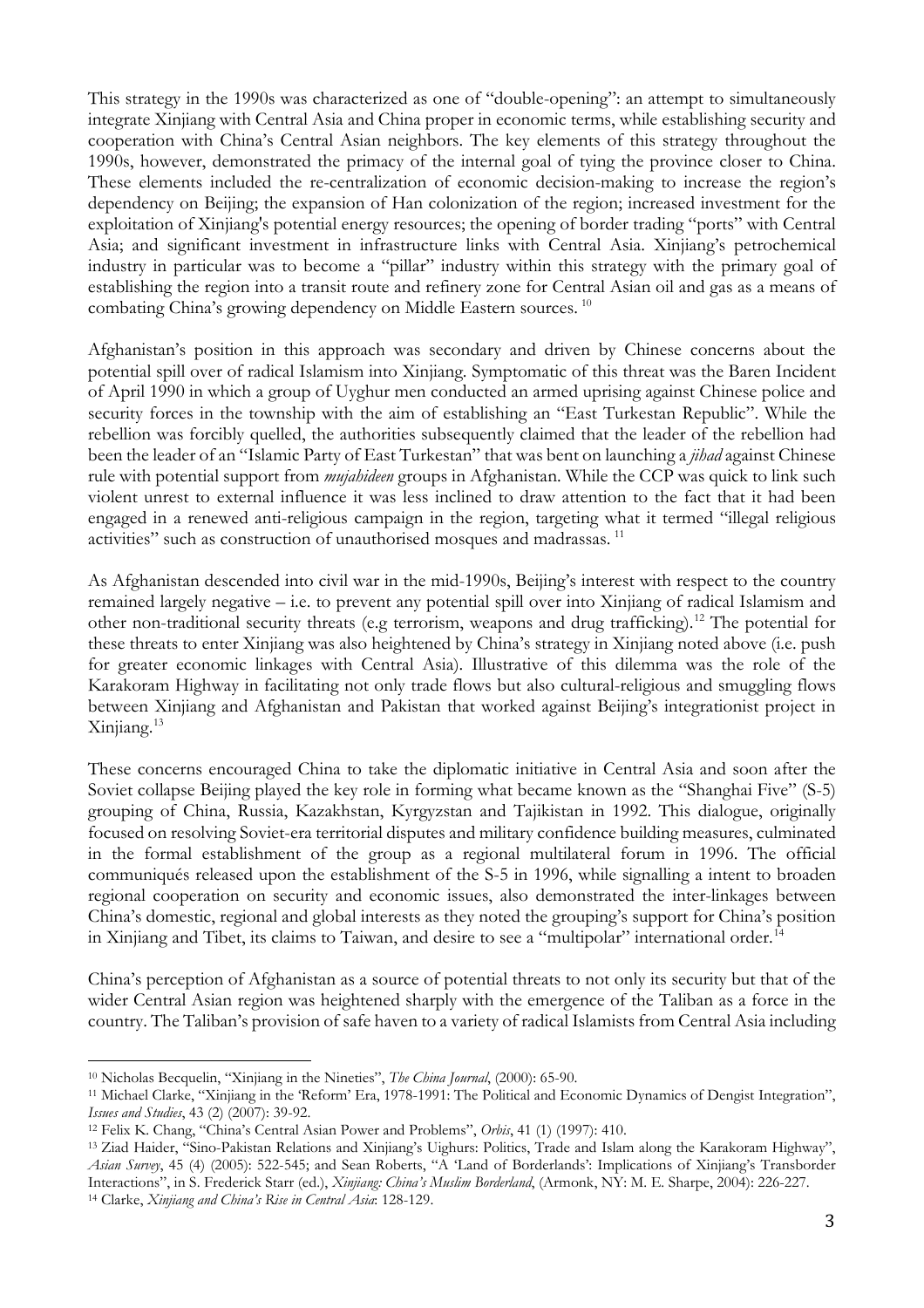the Islamic Movement of Uzbekistan (IMU) became a major concern not only to the largely secular and authoritarian post-Soviet regimes in Central Asia but also to China and Russia (which was in the midst of its first war in Chechnya).[15](#page-3-0) The IMU's launching of yearly incursions from its bases in northern Afghanistan into Uzbekistan, Tajikistan, and Kyrgyzstan from 1998 prompted the S-5 to shift some of its focus to combatting what the Chinese would come to term the "three evils" of "terrorism, extremism and separatism". At the S-5's 2000 summit the group issued a joint declaration that condemned the Taliban for supporting "terrorism", agreed to establish a joint "anti-terrorism centre" and committed member states to greater cooperation to combat the "three evils". Once again, however, this declaration also reflected Beijing's broader foreign policy goals and interests with specific mention made of the group's respect for "national sovereignty" and adherence to "non-interference" in others "internal affairs", the group's opposition to US plans for Ballistic Missile Defence (BMD) systems, and Chinese and Russian positions on Xinjiang, Taiwan, Tibet and Chechnya.[16](#page-3-1) The overall impact of the IMU's activities was to drive Kazakhstan, Kyrgyzstan and Tajikistan toward closer relations with Russia and China. After 1998 these states thus became more receptive to Chinese requests for greater cooperation regarding what Beijing defined as Uyghur "separatist" or "terrorist" organisations with, for example, the Kazakh and Kyrgyz governments concluding a number of border security and extradition agreements with China.<sup>[17](#page-3-2)</sup>

The perceived growth of the threat of radical Islamist movements to the states of Central Asia, Russia and China and the entrenchment of Taliban ascendancy in Afghanistan resulted in the expansion and reorientation of the S-5 to become the Shanghai Cooperation Organization (SCO). The group's meeting in Shanghai on 14 June 2001 transformed the organization into a fully-fledged international institution complete with secretariat and inter-ministerial committees. The organization also adopted two documents at this meeting - "Declaration of the Establishment of the Shanghai Cooperation Organization" and the "Shanghai Covenant on the Suppression of Terrorism, Separatism and Religious Extremism" – which proved to be of lasting significance. The latter demonstrated that establishing a regional response to the perceived threat of radical Islam was a central concern of the new organization. The former, however, also explicitly outlined the principles of the SCO and demonstrated the influence of Chinese interests. This document asserted that the principles of the group, or the "Shanghai spirit" as Chinese commentary would refer to it, comprised of "mutual trust, mutual benefit, equality, consultation, respect for multi-civilizations and common development".[18](#page-3-3)

Therefore, while the SCO's agenda was the result of a gradual convergence in the interests of Russia, China and the Central Asian states, the guiding principles of the group strongly reflected China's wider foreign policy interests including its desire to build regional partnerships to combat the hegemony of the US. An understated element of this latter interest was Beijing's desire to craft alternative normative/ideological principles for multilateral cooperation. The so-called "Shanghai Spirit" was one of the first such attempts to present an alternative to the Western led international order. The "Shanghai Spirit" not only established "a set of regional norms which move beyond power differentials amongst the organization's members and toward a consensus-based approach to resolve regional problems" but were also promoted by Beijing as not merely tailored for the specific regional environment of Central Asia but "as universally applicable and as a basis for global politics".[19](#page-3-4)

<span id="page-3-0"></span><sup>15</sup> Ahmed Rashid, "The Taliban: Exporting Extremism", *Foreign Affairs*, (Nov/Dec 1999).  $\overline{a}$ 

<span id="page-3-1"></span><sup>16</sup> For the text of the joint declaration see, "'Shanghai Five' Nations Sign Joint Statement", *People's Daily*, 6 July 2000. 17 Clarke, *Xinjiang and China's Rise in Central Asia*: 127-130.

<span id="page-3-2"></span>

<span id="page-3-3"></span><sup>18</sup> SCO Secretariat, "Declaration on the Establishment of the Shanghai Cooperation Organization", 15 June 2001, [http://www.sectsco.org/502.html;](http://www.sectsco.org/502.html) "Shanghai Five Mulls Expansion in Search of Regional Stability", *Eurasianet*, 13 June 2001, [http://www.eurasianet.org/departments/insight/articles/eav061401.shtml.](http://www.eurasianet.org/departments/insight/articles/eav061401.shtml) Uzbekistan also formally joined in 2001.

<span id="page-3-4"></span><sup>19</sup> Thomas Ambrosio, "Catching the 'Shanghai Spirit': How the Shanghai Cooperation Organization Promotes Authoritarian Norms in Central Asia", *Europe-Asia Studies*, 60 (8) (2008): 1327.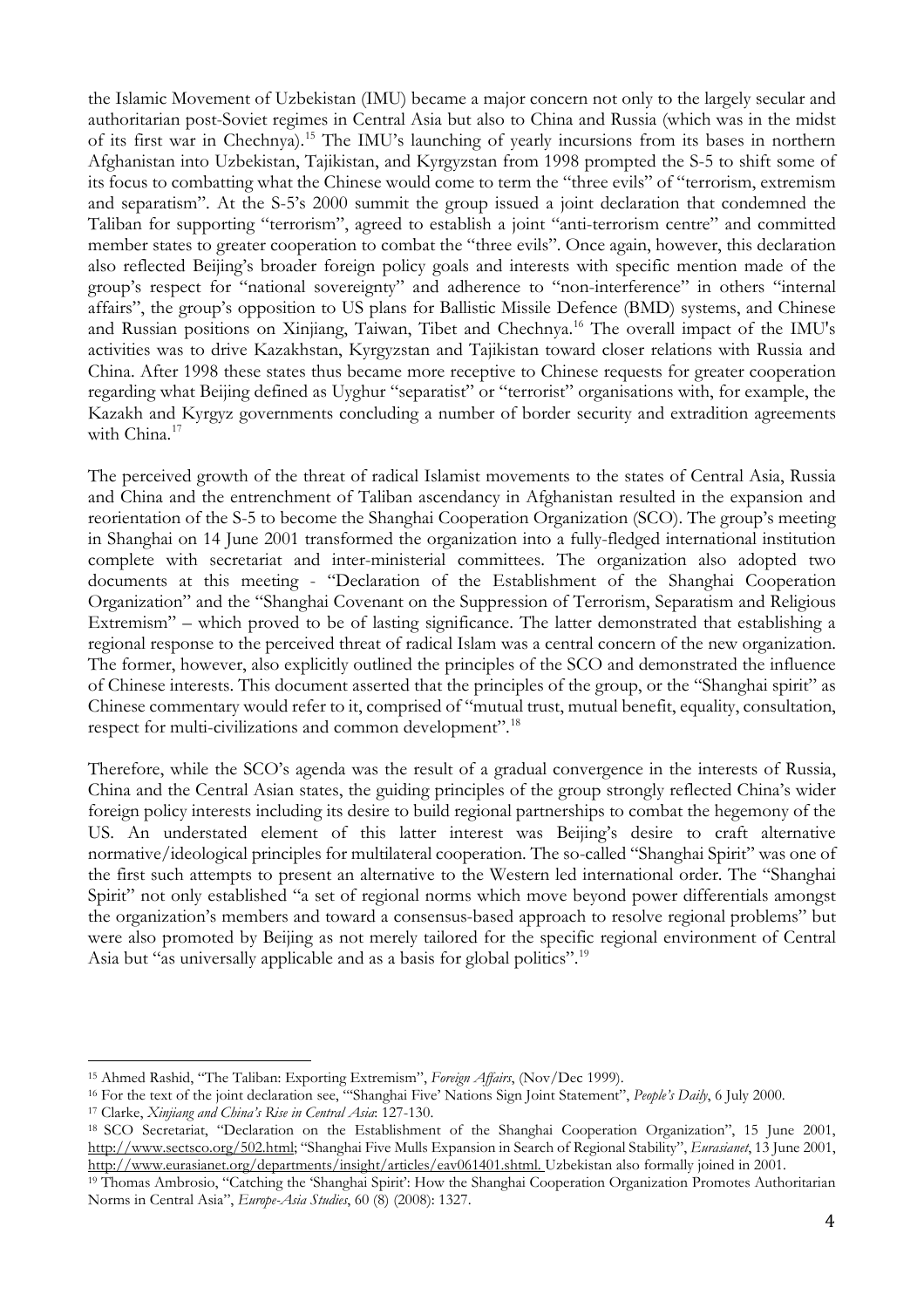## **The Regional-Global Nexus: Central Asia and China's Search for Geopolitical Advantage into the 21st Century**

On the eve of 9/11 Beijing had thus developed a relatively successful approach to Central Asia and Afghanistan based on three core interests: security, development and access to the region's energy resources. The rapid and successful insertion of US military forces into Afghanistan and the consequent rise in US influence amongst the states of Central Asia (including leasing of bases in Uzbekistan and Kyrgyzstan) was a contradictory development for Beijing. The overturning of the Taliban was a positive in the context of Chinese concerns about their potential linkages to violent Uyghur separatism and terrorism in Xinjiang. Yet viewed from the perspective of China's regional and global foreign policy agenda this development was a set back as it compromised Beijing's bilateral and multilateral diplomatic efforts in Central Asia and augured the geopolitical "encirclement" of China by the US and its allies.

In response China attempted to "double down" on its pre-9/11 strategy in the early 2000s by seeking to develop the SCO as a viable regional security organisation. China's efforts in this regard were aided by some missteps in Washington's handling of Central Asian capitals. Most important in this respect was the US response to the Tulip Revolution in Kyrgyzstan and the Andijan Incident in Uzbekistan in 2005. Both of these events, from the perspective of the authoritarian regimes in the region, were attempts to overthrow the status quo and emblematic of the George W. Bush administration's "democracy promotion" agenda. States such as Uzbekistan viewed this to be clearly at odds with the US global "war on terror" and the stability of the region vis-à-vis radical Islamism. Not surprisingly China (and Russia) were able to counter-pose the SCO's "non-interference" principles and privileging of state sovereignty and security to this and began to coax the Central Asian states back into the Chinese and Russian orbit.

China's response to the "Greater Central Asian Partnership" (GCAP) raised by S. Frederick Starr in 2005, which detailed an agenda for the transformation not only of Afghanistan but the broader Central Asian region "into a zone of secure sovereignties sharing viable market economies, enjoying secular and open systems of government and maintaining positive relations with the United States", highlighted Beijing's perception of Afghanistan's connection to its regional and global foreign policy agenda. In August 2006 the *People's Daily* issued a commentary that critiqued both the concept and the motives behind the GCAP. It asserted that it had "always been a goal of the United States to penetrate Central Asia" and that the "9/11 incident gave the US a god-sent chance" to do so. It subsequently noted that US "democracy promotion" and "interference" in the internal affairs of the region in 2005 (i.e. reference to the Tulip Revolution and Andijan Incident) was a "policy mistake" for Washington that rebounded to the benefit of the SCO. Moreover, the "main idea" of the GCAP was "to take US control of the situation in Afghanistan as an opportunity to promote cooperation in security, democracy, economy, transport and energy and make a new region by combining South Asia with Central Asia". Crucially, "the reason why it [i.e. US] has brought up the so-called 'choosing from the South' policy in Central Asia is that it is determined to use energy, transportation and infrastructure construction as bait to separate Central Asia from the post-Soviet Union dominance". "By this means", the US "can change the external strategic focus of Central Asia from the current Russia-and-China-oriented partnership to cooperative relations with South Asian countries", "break the long-term Russian dominance in the Central Asian area", "split and disintegrate the cohesion of the SCO" and "establish US dominance in Central and South Asia".<sup>[20](#page-4-0)</sup>

Significantly, the GCA concept served as building block for the Obama administration's "New Silk Road Initiative", unveiled by Secretary of State Hilary Clinton in 2011. Key to this vision would be for the US to assist countries in the region to reorient their key infrastructure southward and assist in "removing the bureaucratic barriers and other impediments to the free flow of goods and people".<sup>[21](#page-4-1)</sup> The success of this initiative would also serve a geopolitical goal as the consolidation of an amenable regime in Afghanistan

<span id="page-4-0"></span><sup>20</sup> "US Scheming for a "Great Central Asia" Strategy", *People's Daily*, August 4, 2006, [http://english.peopledaily.com.cn/200608/03/eng20060803\\_289512.html](http://english.peopledaily.com.cn/200608/03/eng20060803_289512.html) 20

<span id="page-4-1"></span><sup>&</sup>lt;sup>21</sup> Robert Hormats, Under Secretary for Economic, Energy and Agricultural Affairs, "The United States' 'New Silk Road' Strategy: What is it? Where is it headed?", Address to the SAIS Central Asia-Caucasus Institute and CSIS Forum Washington, DC September 29, 2011[, http://www.state.gov/e/rls/rmk/2011/174800.htm](http://www.state.gov/e/rls/rmk/2011/174800.htm)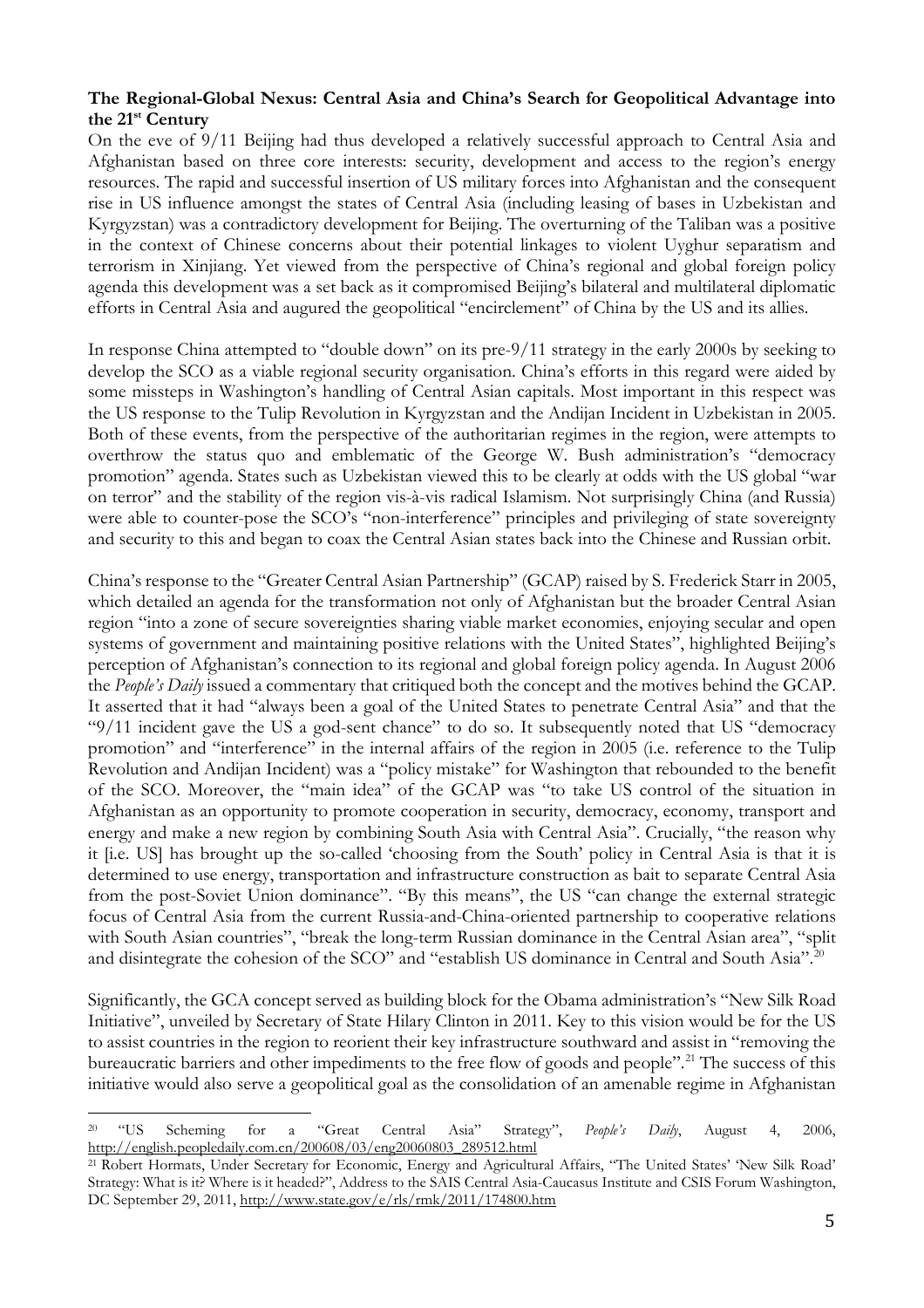would provide Washington with the capacity to develop north-south linkages between Central and South Asia (such as the Turkmenistan-Afghanistan-Pakistan-India Pipeline) to compete against the west-east linkages being developed by China and Russia. The US initiative has been undermined almost from the start however by the security situation in Afghanistan, the lack of economic integration amongst the Central Asian states themselves, and the administration's broader 'pivot' or 'rebalance' to the Asia-Pacific. The latter, from the perspective of Central Asia's political elites, signals a decline in US attention and commitment to the region from the high point of the early  $2000s$ .<sup>[22](#page-5-0)</sup>

While Beijing's geopolitical reading of US policy has by and large remained into the present, it has also been coupled with a clearer recognition that US and NATO withdrawal from Afghanistan is not an outright positive for Chinese interests in Central Asia. Zhang Jiadong writing in the *Global Times* in February 2013 for example argued that for China there are two "worst case" scenarios here. The first would be that the US "stabilizes Afghanistan, establishes a steady government, and then builds frontline bases. This way the US could drive a wedge into Central Eurasia, and contain China from both sides". The second scenario "is one where Afghanistan falls into anarchy with the US exit, becoming a breeding ground for international terrorism and the drug trade" and thus become a "serious" source of nontraditional security challenges for Beijing. [23](#page-5-1) Others, such as Zhao Huasheng, argue that US withdrawal at the end of 2014 will mean a diminution of US interests and commitments not only with respect to Afghanistan but also Central Asia. Again, however, this is viewed as a double-edged sword for a China, which according to Zhao, has a steadily growing economic presence in Afghanistan but limited capacity or political will to shape the security environment.<sup>[24](#page-5-2)</sup>

This recognition has had an effect on recent Chinese policy toward Afghanistan whereby Beijing has focused on three major issues: economic engagement with Afghanistan; pragmatic bilateral and multilateral political engagement, including with the Taliban; and cooperation on non-traditional security issues. Similar to its approach to the Central Asian republics, Beijing has invested heavily in the resource sector in Afghanistan including the Anyak copper mine in Logar Province and in exploration for oil and gas in the Amu Dayra Basin in the country's north. As in other regions of strategic investment, Chinese corporations reportedly secured these deals by providing additional inducements to the Afghan government that many Western corporations could or would not. In the instance of the Anyak deal, China Metallurgical in cooperation with the Chinese government undertook to construct a 400-megawatt, coal-fired power plant and a freight railroad that will connect Xinjiang with Pakistan via Tajikistan and Afghanistan.[25](#page-5-3)

China's political engagement with Afghanistan has also increased, particularly through the vehicle of the SCO. Although Afghanistan is not a member of the SCO, the organization, through the SCO-Afghanistan Contact Group (established in 2005), has recognized the near and long-term significance of stability in Afghanistan for the wider Central Asian region. Animated by the need to combat the "three evils", the SCO now shares a common interest with the US to defeat and/or contain the Taliban-led insurgency. However, the organization's so-called "Shanghai Spirit", based on the commitment to "noninterference" in the internal affairs of member states, promises to continue to limit its ability to actively contribute to this goal. While this has precluded the organization or any of its members individually from committing military personnel to the US-NATO effort, it has oriented the group to focus on supporting

<span id="page-5-0"></span><sup>22</sup> Joshua Kucera "Clintons Dubious Plan to Save Afghanistan with a New Silk Road", *The Atlantic*, 2 November 2011, viewed 15 January 2015, [http://www.theatlantic.com/international/archive/2011/11/clintons-dubious-plan-to-save-afghanistan](http://www.theatlantic.com/international/archive/2011/11/clintons-dubious-plan-to-save-afghanistan-with-a-new-silk-road/247760/)[with-a-new-silk-road/247760/;](http://www.theatlantic.com/international/archive/2011/11/clintons-dubious-plan-to-save-afghanistan-with-a-new-silk-road/247760/) Younkyoo Kim and Fabio Indeo, "The New Great Game in Central Asia post 2014: The US 'New Silk Road' Strategy and Sino-Russian Rivalry", *Communist and Post-Communist Studies*, 46 (2) (2013), pp. 275–86.  $\overline{\phantom{a}}$ 

<span id="page-5-1"></span><sup>23</sup> Zhang Jiadong, "Can China be a Winner in Afghanistan?", *Global Times*, 26 February 2013, [http://www.globaltimes.cn/content/764325.html.](http://www.globaltimes.cn/content/764325.html) Zhang is an Associate Professor at the Center for American Studies at Fudan University.

<span id="page-5-2"></span><sup>24</sup> Zhao Huasheng, "US Central Asia Diplomacy in the Post-Afghanistan War Era", *China International Studies*, (March/April 2014): 126.

<span id="page-5-3"></span><sup>25</sup> Michael Clarke, "China's Strategy in 'Greater Central Asia': Is Afghanistan the Missing Link?", *Asian Affairs: an American Review*, 40 (1) (2013): 15-16.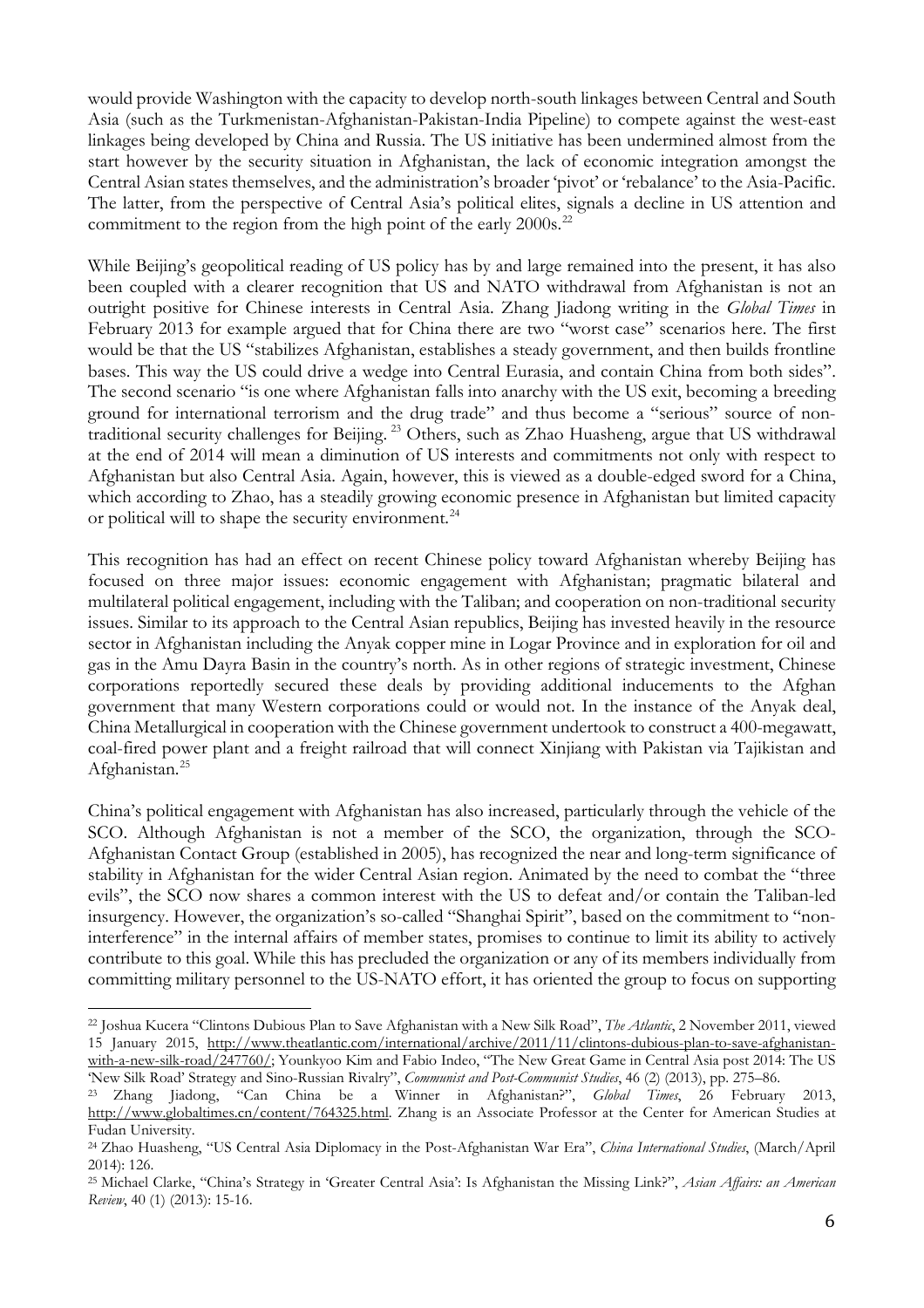issues such as provision of military/police training for Afghan security forces and military equipment and counter-terrorism. In this latter regard the SCOs RATS has been active as a site of counter-terrorism intelligence sharing and cooperation. These activities remain relatively underdeveloped and are limited to sharing of 'watch lists' of 'terrorist/extremist' organizations and RATS does not itself engage in any interdiction/apprehension of suspected militants but liaises with the relevant security bureaucracy in each member state. [26](#page-6-0)

The SCO states' concerns with the potential spill over of Afghan instability into their states has clearly been the main driver of such activities. The potential linkages between the heroin trade and terrorist organizations have been of particular concern for Beijing due to the increase in traffic of the narcotic into Xinjiang over the past decade.[27](#page-6-1) This aspect of China's Afghan problem is not simply of concern for Beijing due to such linkages (i.e. funding of terrorist groups) but also because it plays an indirect role in exacerbating social and ethnic instability in Xinjiang. As China's demand for illicit drugs has risen over the past two decades so too have the related problems of HIV/AIDs and organized crime in areas intimately connected with the trafficking of heroin from the "Golden Crescent" (i.e. Iran, Afghanistan and Pakistan). In Xinjiang, in particular, China faces rising rates of heroin use and a "pandemic" of HIV/AIDs among the Uyghur.<sup>[28](#page-6-2)</sup> Thus, for one Chinese analyst, US and NATO withdrawal from Afghanistan, regardless of what government emerges in the post-transition period, "may leave China facing many uncertainties in non-traditional security".[29](#page-6-3)

China has come to recognise that ongoing instability in Afghanistan is a brake on not only the economic well-being of Afghanistan itself but also an obstacle and potential threat to their investments in the country and its integrated strategy in Central Asia, and hence the security of Xinjiang. Most significantly for Beijing continued instability in Afghanistan threatens its investment in the country's mineral resources and the viability of trans-Afghan infrastructure, including oil and gas pipelines that, if successfully brought online, will facilitate the continued penetration of Chinese power and influence throughout Central Asia. This has led to a pragmatic approach to post-2014 Afghanistan with Zhao Huasheng noting that ultimately China's position is "based on the consideration that China will have enduring interactions with the Taliban…China is not opposed to the organisation but is instead opposed to terrorism, separatism and extremism".<sup>[30](#page-6-4)</sup>

# **Challenges to China's Approach: Internationalized Uyghur Terrorism, Central Asian Perceptions and Geopolitical Change**

China's current approach toward Xinjiang and Central Asia is however challenged by three major factors: a rise in Uyghur terrorism; an apparent disjuncture between elite and public opinion in Central Asia regarding China's growing influence; and geopolitical change in Central Asia after the US and NATO withdrawal from Afghanistan.

# *Internationalized Uyghur Terrorism*

Xinjiang has experienced periodic ethnic and anti-state violence since the establishment of the PRC in 1949. However it was only in the aftermath of the events of 9/11 that Beijing chose to publicly frame such violence as "terrorism". China's publication of its first official account of Uyghur "terrorism" in Xinjiang in January 2002 was notable on two counts. First, this was the first time that Beijing officially detailed what it claimed were "over 200 terrrorist incidents" in Xinjiang from 1990 to 2001. Second, the report contained the first identification of a specific organization, the "East Turkestan Islamic

<span id="page-6-0"></span><sup>26</sup> Meena Singh Roy, "Role of the Shanghai Cooperation Organisation in Afghanistan: Scope and Limitations", *Strategic Analysis* 34 (4) (2010): 545-561.  $\overline{\phantom{a}}$ 

<span id="page-6-1"></span><sup>27</sup> Richard Weitz, "The Limits of Partnership: China, NATO and the Afghan War", *China Security*, 6 (1) (2010): 24.

<span id="page-6-2"></span><sup>28</sup> Bates Gill and Song Gong, "HIV/AIDs in Xinjiang: A Growing Regional Challenge", *China and Eurasia Forum Quarterly*, 4 (3) (2006): 35-50; and Anna Hayes and Abduresit Qarluq, "Securitising HIV/AIDs in the Xinjiang Uyghur Autonomous Region", *Australian Journal of International Affairs*, 65 (2) (2011): 203-219.

<span id="page-6-3"></span><sup>29</sup> Zhang Jiadong, "Can China be a Winner in Afghanistan?".

<span id="page-6-4"></span><sup>30</sup> Zhao Huasheng, "Chinese Views on Post-2014 Afghanistan", *Asia Policy*, 17 (1) (2014): 55.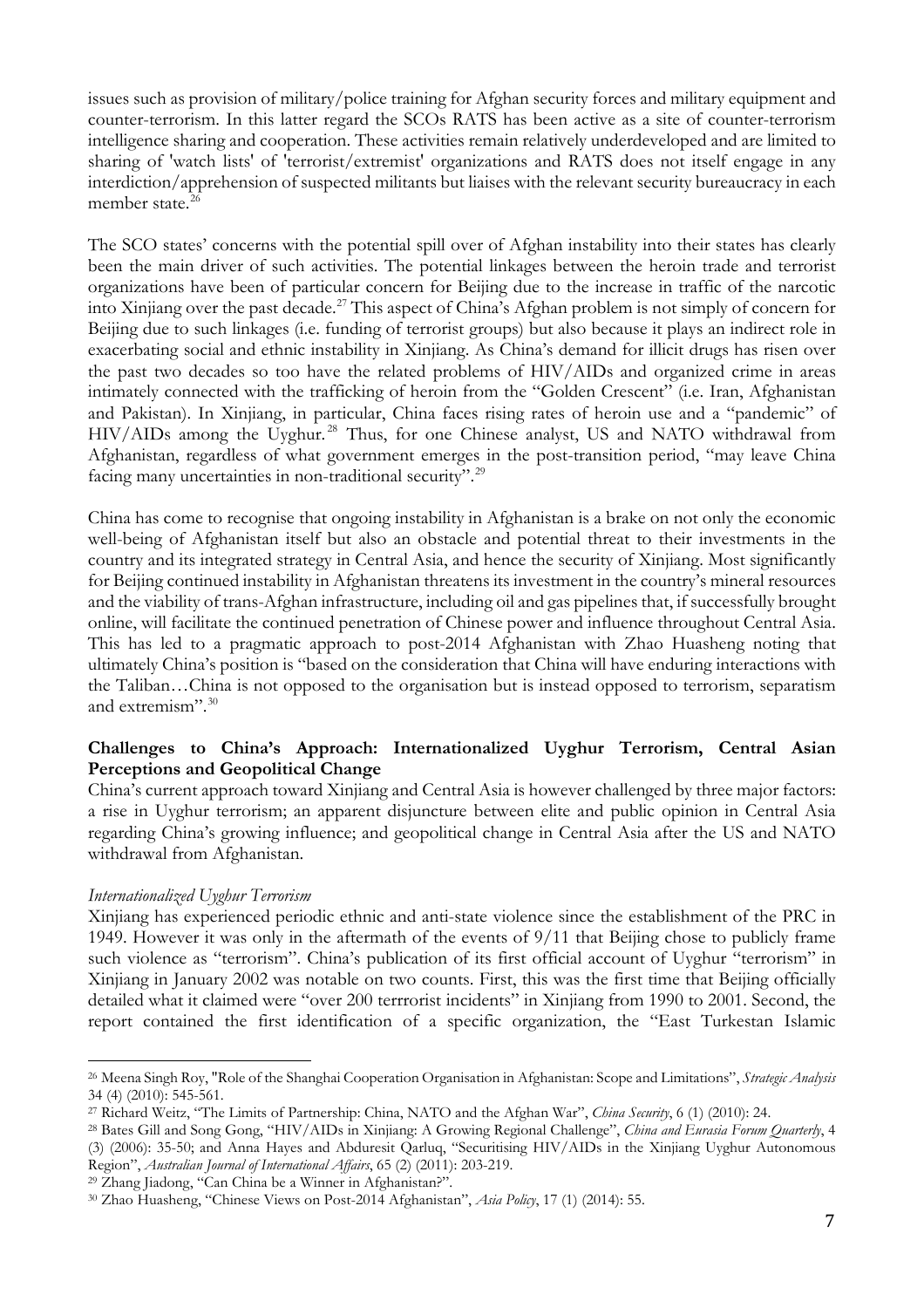Movement" (ETIM), as responsible for such "terrorism" and the claim that it was "supported and directed" by Osama bin Laden.<sup>[31](#page-7-0)</sup> While this report has since been the subject of considerable criticism<sup>32</sup>, it nonetheless assisted Beijing in obtaining international recognition of its struggle with terrorism in Xinjiang with both the US State Department and the UN Security Council listing ETIM as an "international terrorist organization" in September 2002.[33](#page-7-2) Although Chinese claims regarding ETIM's links to Al Qaeda were given some credence when it emerged that American forces had captured twentytwo Uyghurs in Afghanistan (who were subsequently detained at Guantanamo Bay), it became clear as early as 2004 that the majority of these men were not in fact "enemy combatants".<sup>[34](#page-7-3)</sup>

China's claims that it faced Islamist-inspired terrorism in Xinjiang increased again after large-scale interethnic violence rocked the regional capital, Urumqi, in July 2009, in which up to 200 people were killed and hundreds injured. Since then numerous incidents of violence have occurred in the region including anti-government protests, attacks on police stations and inter-ethnic clashes which the regional authorities have claimed were the handiwork of "gangs" of "extremists and terrorists" bent on *jihad* with links to "hostile external forces". [35](#page-7-4) The trend toward greater extremism and violence was underlined by four major incidents in 2014: 1 March mass knife attack at Kunming train station in Yunnan that left 29 people dead and over 140 injured; 30 April suicide bombing outside Urumqi's main train station that killed 2 and injured 70; 1 May attacks on an open-air market in Urumqi that killed 43 and inured 94; and 28 July "mass incident" in Shache township near Yarkand in which a "mob" of Uyghurs attacked local police and government buildings, the quelling of which resulted in the deaths of 59 "attackers" and 37 "civilians".<sup>[36](#page-7-5)</sup>

Beijing's response has focused on three fronts: strengthening of security and counter-terrorism measures; renewed exhortations regarding the importance of "stability" and "ethnic unity"; and a renewed effort to demonstrate the links between Uyghur "terrorism" and "hostile external forces" to the international community. With respect to the first issue, Beijing rapidly increased Xinjiang's internal security budget in 2014 to some \$US 1 billion and President Xi Xinping now heads a specially formed committee on China's new National Security Council to deal with security and counter-terror strategies in Xinjiang. The authorities have also stepped up repressive measures in the region with Xinjiang CCP Chairman Zhang Chuxian calling for a "people's war" in which the state will "exterminate" the "savage and evil separatists"

<span id="page-7-0"></span><sup>&</sup>lt;sup>31</sup> Information Office of the State Council of the PRC, "East Turkistan Terrorist Forces Cannot Get Away with Impunity", *People's Daily,* 1 January 2002, [http://www.peopledaily.com.cn/200201/21/print200020121\\_89078.htm](http://www.peopledaily.com.cn/200201/21/print200020121_89078.htm)  $\overline{a}$ 

<span id="page-7-1"></span><sup>32</sup> See Michael Clarke, "China's 'War on Terror' in Xinjiang: Human Security and the Causes of Violent Uighur Separatism", *Terrorism and Political Violence*, 20 (2), (2008), pp. 271-301; James M. Millward, "Violent Separatism in Xinjiang: A Critical Assessment", *Policy Studies 6*, (Washington: East-West Center, 2004); and Sean Roberts, "Imaginary Terrorism? The Global War on Terror and the Narrative of the Uyghur Terrorist Threat", *PONARS Eurasia Working Paper*, (Elliott School of International Affairs, George Washington University, March 2012).

<span id="page-7-2"></span><sup>&</sup>lt;sup>33</sup> "Treasury Dept. on addition of ETIM to terrorist list", US State Department, 12 September 2002, [http://iipdigital.usembassy.gov/st/english/texttrans/2002/09/20020912191909jthomas@pd.state.gov0.751034.html#axzz](http://iipdigital.usembassy.gov/st/english/texttrans/2002/09/20020912191909jthomas@pd.state.gov0.751034.html%23axzz3Q4aBDfAp) [3Q4aBDfAp](http://iipdigital.usembassy.gov/st/english/texttrans/2002/09/20020912191909jthomas@pd.state.gov0.751034.html%23axzz3Q4aBDfAp)

<span id="page-7-3"></span><sup>&</sup>lt;sup>34</sup> In early 2004 US military officials had already acknowledged that 16 of the 22 were not "enemy combatants", although it would take until 2013 for all 22 to be cleared and find asylum in third countries. See Neil A. Lewis, "Freedom for Chinese detainees hinges on finding a new homeland", New York Times, 8 November 2004, detainees hinges on finding a new homeland", *New York Times*, 8 November 2004, [http://www.nytimes.com/2004/11/08/national/08uighur.html?pagewanted=print&position=](http://www.nytimes.com/2004/11/08/national/08uighur.html?pagewanted=print&position); and Charlie Savage, "US frees last of the Chinese Uighur detainees from Guantanamo", *New York Times*, 13 December 2013, [http://www.nytimes.com/2014/01/01/us/us-frees-last-of-uighur-detainees-from-guantanamo.html?\\_r=0.](http://www.nytimes.com/2014/01/01/us/us-frees-last-of-uighur-detainees-from-guantanamo.html?_r=0) 35 See Tania Branigan, "China: 21 Killed in Kashgar Clashes", *The Guardian*, 24 April 2013,

<span id="page-7-4"></span>[http://www.theguardian.com/world/2013/apr/24/chinese-gangsters-police-shootout;](http://www.theguardian.com/world/2013/apr/24/chinese-gangsters-police-shootout) 'Ethnic Unrest in Xinjiang: Unveiled Threats', *The Economist*, 6 July 2013, [http://www.economist.com/news/china/21580491-more-outbreaks-violence-show](http://www.economist.com/news/china/21580491-more-outbreaks-violence-show-governments-policies-are-not-working-unveiled-threats)[governments-policies-are-not-working-unveiled-threats;](http://www.economist.com/news/china/21580491-more-outbreaks-violence-show-governments-policies-are-not-working-unveiled-threats) and Jonathan Kaiman, "Chinese Police Arrest Suspects after Kashgar Violence", *The Guardian*, 17 December 2013, [http://www.theguardian.com/world/2013/dec/17/violence-china-kashgar](http://www.theguardian.com/world/2013/dec/17/violence-china-kashgar-dead-xinjiang-muslim)[dead-xinjiang-muslim](http://www.theguardian.com/world/2013/dec/17/violence-china-kashgar-dead-xinjiang-muslim)

<span id="page-7-5"></span><sup>36</sup> "China arrests three suspects in Kunming station attack", *Australia Network News*, 4 March 2014, [http://www.abc.net.au/news/2014-03-04/an-china-captures-three-suspects-in-kunming-station-attack/5296304;](http://www.abc.net.au/news/2014-03-04/an-china-captures-three-suspects-in-kunming-station-attack/5296304) Phillip Wen, "China makes Xinjiang death toll public", *Sydney Morning Herald*, 3 August 2014, [http://www.smh.com.au/world/china](http://www.smh.com.au/world/china-makes-xinjiang-death-toll-public-20140803-zzy4o.html)[makes-xinjiang-death-toll-public-20140803-zzy4o.html](http://www.smh.com.au/world/china-makes-xinjiang-death-toll-public-20140803-zzy4o.html)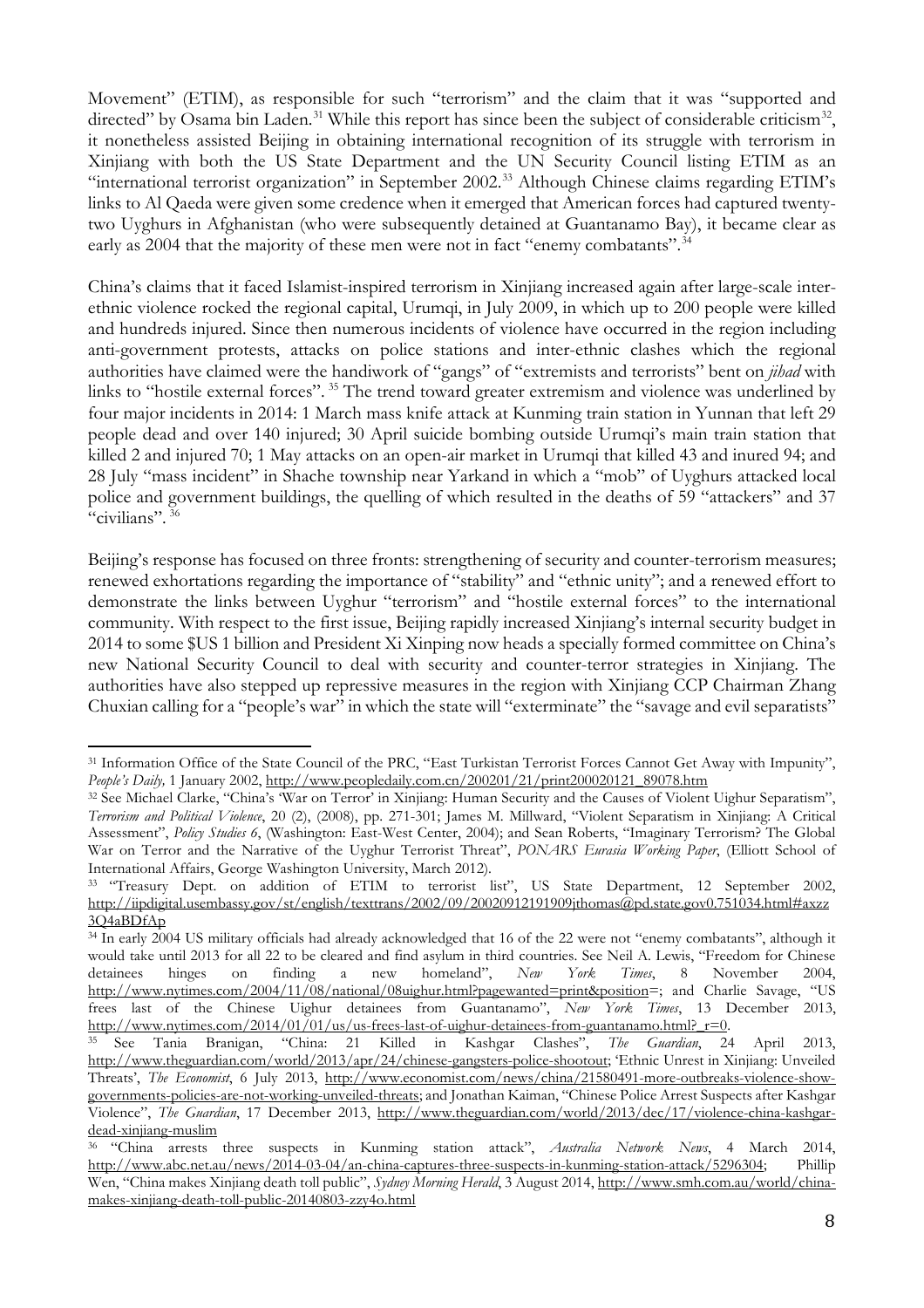who are influenced and directed by foreign "extremists".<sup>[37](#page-8-0)</sup> This has entailed not only accelerated arrests and trials of suspected terrorists – including public, mass sentencing rallies of Uyghur suspects - but also ongoing sweeps of Uyghur neighbourhoods and mosques in search of potential militants and their weapons.<sup>[38](#page-8-1)</sup> The authorities have also attempted to elicit the assistance of ordinary Uyghurs through the offer of financial rewards for 'tip-offs' to police regarding suspicious individuals and activities.<sup>[39](#page-8-2)</sup>

Finally, Beijing has continued its post-9/11 strategy of attempting to publicise links between violence in Xinjiang and radical Islamists beyond China's borders in Central Asia, Afghanistan, Pakistan and the wider Middle East. Chinese government spokesmen have linked the Kunming attackers to the Turkestan Islamic Party (TIP) (based in the tribal areas along the Afghanistan-Pakistan border) which it claims is a successor organization to the East Turkestan Islamic Party (ETIM), a group it has previously held to be responsible for various attacks in Xinjiang.<sup>[40](#page-8-3)</sup> ETIM is believed to have functioned for a brief period from the late 1990s to early 2000s and effectively ceased after the death of its leader Hasan Mahsum during a Pakistani military operation in Waziristan in October 2003. Despite Chinese claims there has been little concrete evidence that ETIM mounted successful attacks in Xinjiang during that time. TIP emerged as a successor organization sometime between 2006 and 2008 and consists of between 200-400 militants based near Mir Ali in North Waziristan allied with the Pakistani Taliban and the Islamic Movement of Uzbekistan (IMU).<sup>[41](#page-8-4)</sup> In contrast to ETIM, TIP has maintained a higher profile through regular statements by its leadership regarding events in Xinjiang (e.g. its leader issued a statement praising the Kunming attack) and its use of the Internet as a vehicle to disseminate its calls for 'jihad' against Chinese rule.<sup>42</sup>As with ETIM, however, TIP's operational capabilities remain unclear and due to its geographic isolation from Xinjiang, lack of resources and limited number of militants it seems probable that its influence in the region may be limited to the virtual realm of the Internet. This is not an inconsiderable problem for Beijing and it has made clear that it views such influence as a threat to security with Xinjing's CCP chairman, Zhang Chunxian, for instance, asserting that the easily accessible nature of Islamist propaganda on the Internet had facilitated the Kunming attack.<sup>[43](#page-8-6)</sup>

The major attacks in 2014 suggest a much deeper problem for Beijing than simply combatting small groups like ETIM and TIP. Despite the limited evidence available as to the effectiveness of such groups, Beijing's current rhetoric is a continuation of a campaign launched after 9/11 to portray its struggle against Uyghur separatists and "terrorists" as part of the "War on Terror". Beijing faces two core problems here however. First, Beijing appears to be incapable of acknowledging that its policies in Xinjiang have played a role in generating violence. In fact the over-whelming sentiment appears to be

<span id="page-8-0"></span><sup>37</sup> "China's Xinjiang doubling anti-terror budget", *Associated Press*, 17 January 2014, [http://bigstory.ap.org/article/chinas](http://bigstory.ap.org/article/chinas-xinjiang-doubling-anti-terror-budget)[xinjiang-doubling-anti-terror-budget;](http://bigstory.ap.org/article/chinas-xinjiang-doubling-anti-terror-budget) Andrew Jacobs, "China says nearly 100 killed in week of unrest in Xinjiang", *New York Times*, 3 August 2014, [http://www.nytimes.com/2014/08/04/world/asia/china-says-nearly-100-are-killed-in-week-of](http://www.nytimes.com/2014/08/04/world/asia/china-says-nearly-100-are-killed-in-week-of-unrest-in-xinjiang.html?_r=5)unrest-in-xinjiang.html?  $r=5$  $\overline{a}$ 

<span id="page-8-1"></span><sup>38</sup> For 2014 statistics on the number of trials involving charges of "endangering state security" in Xinjiang see, "Xinjiang State Security Trials Flat, Criminal Trials Soar in 2014", *Dui Hua: Human Rights Journal,* 10 March 2015, <http://www.duihuahrjournal.org/2015/03/xinjiang-state-security-trials-flat.html>

<span id="page-8-2"></span><sup>39</sup> "China offers \$49m rewards to Xinjiang residents who help hunt suspected 'terrorists'', *Radio Australia*, 4 August 2014, [http://www.radioaustralia.net.au/international/2014-08-04/china-offers-49m-rewards-to-xinjiang-residents-who-help-hunt](http://www.radioaustralia.net.au/international/2014-08-04/china-offers-49m-rewards-to-xinjiang-residents-who-help-hunt-suspected-terrorists-xinhua/1352416)[suspected-terrorists-xinhua/1352416](http://www.radioaustralia.net.au/international/2014-08-04/china-offers-49m-rewards-to-xinjiang-residents-who-help-hunt-suspected-terrorists-xinhua/1352416)

<span id="page-8-3"></span><sup>40</sup> "China says Uygur militant's support for knife attack 'proof of China's terror threat'", *South China Morning Post*, 19 March 2014,<http://www.scmp.com/news/china/article/1452534/china-says-uygur-militants-support-knife-attack-proves-terror>

<span id="page-8-4"></span><sup>41</sup> See Jacob Zenn, "Jihad in China? Marketing the Turkistan Islamic Party", *Terrorism Monitor*, 9 (11) (2011), [http://www.jamestown.org/single/?tx\\_ttnews\[tt\\_news\]=37662&no\\_cache=1#.U-g4e0hYO7A;](http://www.jamestown.org/single/?tx_ttnews%5btt_news%5d=37662&no_cache=1%23.U-g4e0hYO7A) Jacob Zenn, "Turkistan Islamic Party Increases its Media Profile", *Central Asia-Caucasus Analyst*, 5 February 2014, [http://www.cacianalyst.org/publications/analytical-articles/item/12909-turkistan-islamic-party-increases-its-media-](http://www.cacianalyst.org/publications/analytical-articles/item/12909-turkistan-islamic-party-increases-its-media-profile.html)

[profile.html;](http://www.cacianalyst.org/publications/analytical-articles/item/12909-turkistan-islamic-party-increases-its-media-profile.html) Muhammad Amir Rana, "Threat to Sino-Pak Friendship", *Dawn*, 1 July 2014, <http://www.dawn.com/news/1109886/threat-to-sino-pak-friendship>

<span id="page-8-5"></span><sup>42</sup> Shannon Tiezzi, "Turkestan Islamic Party Expresses Support for Kunming attack", *The Diplomat*, 20 March 2014, <http://thediplomat.com/2014/03/turkestan-islamic-party-expresses-support-for-kunming-attack/>

<span id="page-8-6"></span><sup>43</sup> Phillip Wen, "Internet behind terrorism in China, including Kunming railway massacre, Xinjiang leader", *Sydney Morning Herald*, 7 March 2014, [http://www.smh.com.au/world/internet-behind-terrorism-in-china-including-kunming-railway](http://www.smh.com.au/world/internet-behind-terrorism-in-china-including-kunming-railway-massacre-xinjiang-leader-20140307-hvghi.html)[massacre-xinjiang-leader-20140307-hvghi.html.](http://www.smh.com.au/world/internet-behind-terrorism-in-china-including-kunming-railway-massacre-xinjiang-leader-20140307-hvghi.html)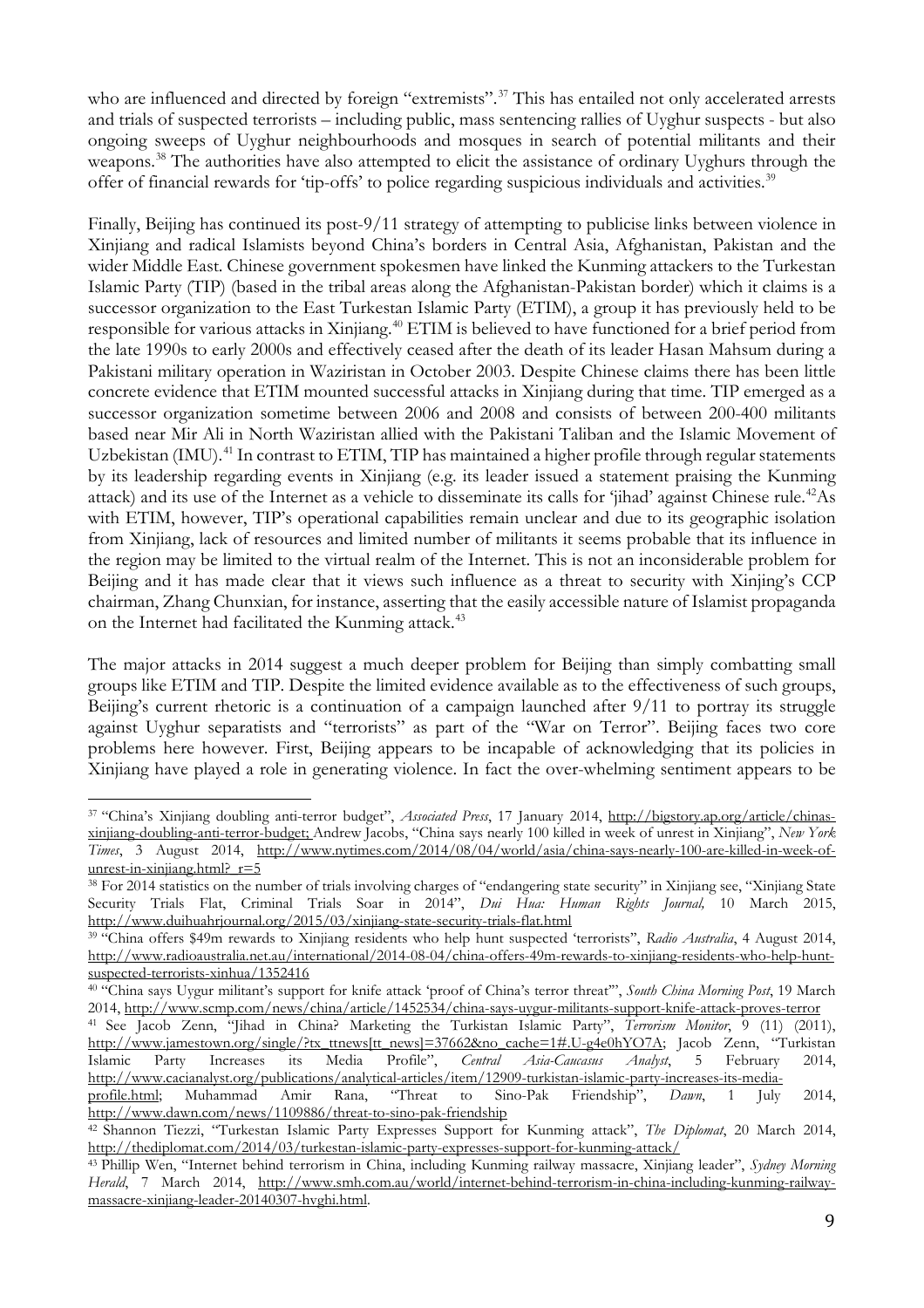one of incredulity that Uyghurs could be so ungrateful for the modernity and development that Beijing has delivered to Xinjiang. Violent Uyghur opposition from this perspective is an abnormality to be cauterized from society.<sup>[44](#page-9-0)</sup>

Second, the use of indiscriminate violence in the Kunming and Urumqi attacks and the tactical use of suicide bombers, suggests that at least some Uyghurs may be in the process of adopting the modes of political violence associated with globally-oriented radical Islamist organizations. The rhetoric deployed by TIP in connection to the Kunming and Urumqi attacks points toward an endeavor to reframe their struggle as an ideological-religious rather than an ethnic one.<sup>[45](#page-9-1)</sup> Thus, TIP spokesman, Abdulheq Damolla, praised the Urumqi bombings of March 2014, asserting that they "would fill the suppressed hearts of believers with joy, and fill the apostates and infidels' hearts with fear" before lauding his "mujahideen brothers" for "the voluntary act that you carried out…when the filthy paws of Chinese leader Xi Jinping were stepping onto our motherland East Turkestan". <sup>[46](#page-9-2)</sup> "Taking part in this soldierly act", he continued, "proves that the Muslims of East Turkestan will never welcome the Chinese immigrant invaders". Significantly, the statement made few references to Uyghurs but rather only to "the *Muslims* of East Turkestan" and "immigrant Chinese invaders" in an effort to clearly link the struggle of Uyghurs against the Chinese state to the perceived persecution of Muslim minorities by non-Muslim majority states that is so often central to the rhetoric of contemporary Islamists.

### *Central Asian Perceptions of China's Rise*

Although Beijing has been successful in convincing the governments of the Central Asian states to accede to its conception of the Uyghurs as "terrorists, extremists and separatists", the same cannot be said for the general population of key Central Asian republics. In recent years the Uyghur population in these states such as Kazakhstan and Kyrgyzstan have been very critical of these governments for 'colluding' with China in extraditing alleged Uyghur terrorists. The July 2009 unrest in Xinjiang, for example, prompted some protests amongst the Uyghur populations in these states, although both governments remained circumspect in their responses to the violence. [47](#page-9-3) The cause of the Kazakh and Kyrgyz government's subdued responses to the Xinjiang unrest not only stems from their own interest in maintaining domestic stability but also their countries' SCO and economic relationships with China. [48](#page-9-4)

Central Asian publics remain ambivalent at best and fearful at worst about Chinese intentions in the region. Kazakhs, for example, are concerned about potential Chinese territorial and demographic expansion into their country and Chinese economic domination of their economy, particularly its energy sector.<sup>[49](#page-9-5)</sup> China's image, however, is most clearly tarnished amongst the publics of these states by the perceived maltreatment of the Uyghurs. One study notes that many Central Asian China experts are highly critical of what they judge to be Beijing's political, economic and social "marginalization" of the

<span id="page-9-0"></span><sup>44</sup> Zhang Chunxian revealed this sentiment when he asserted after the Kunming attack: "Will it [terrorism] not take place if you don't strike hard?...Terrorism is not something that happens because you fight it; it is a malignant tumour that is borne from society".  $\overline{\phantom{a}}$ 

<span id="page-9-1"></span><sup>45</sup> For the distinction between the two see, Mark Juergensmeyer, *Terror in the Mind of God: The Global Rise of Religious Violence*, (University of California Press, 2003).

<span id="page-9-2"></span><sup>46</sup> "Militant Islamist group says deadly Xinjiang bomb attack 'good news''*, Radio Free Asia*, 15 May 2014, <http://www.rfa.org/english/news/uyghur/attack-05152014171933.html>

<span id="page-9-3"></span><sup>47</sup> Maria Golovnina, "Central Asian Uighurs Harbor Revenge for Xinjiang Kinfolk", *Reuters*, 16 July 2009, [http://www.reuters.com/articlePrint?articleId=USTRE56F2EU20090716;](http://www.reuters.com/articlePrint?articleId=USTRE56F2EU20090716) "Central Asia Uighurs Look On with Fury at Bloodshed", *ABS-CBN News Online*, 9 July 2009, [http://www.abs-cbnnews.com/print/619995;](http://www.abs-cbnnews.com/print/619995) and Masud Ali-uul, "Uighur Demonstration in Kyrgyzstan Ends with Arrest of Leaders", *Central Asia Online*, 13 August 2009, [http://centralasiaonline.com/en/articles/090913\\_arrested\\_nws/](http://centralasiaonline.com/en/articles/090913_arrested_nws/)

<span id="page-9-4"></span><sup>48</sup> For China's economic relationships with these states see, Marlene Laurelle and Sebastien Peyrouse, *The "Chinese Question" in Central Asia: Domestic Order, Social Change and the Chinese Factor*, (NY: Hurst & Co., 2014).

<span id="page-9-5"></span><sup>49</sup> See Konstantin Syroezhkin, "Social Perceptions of China and Chinese: A View from Kazakhstan", *China and Eurasia Forum Quarterly*, Vol. 7, No. 1, (2009): 36-45; and Michael Clarke, "Kazakh Responses to the Rise of China: Between Elite Bandwagoning and Societal Ambivalence", in Emilian Kavalski and Niv Horesh (eds), *Asian Thought on China's Changing International Relations*, (London: Palgrave MacMillan, 2014): 155-164.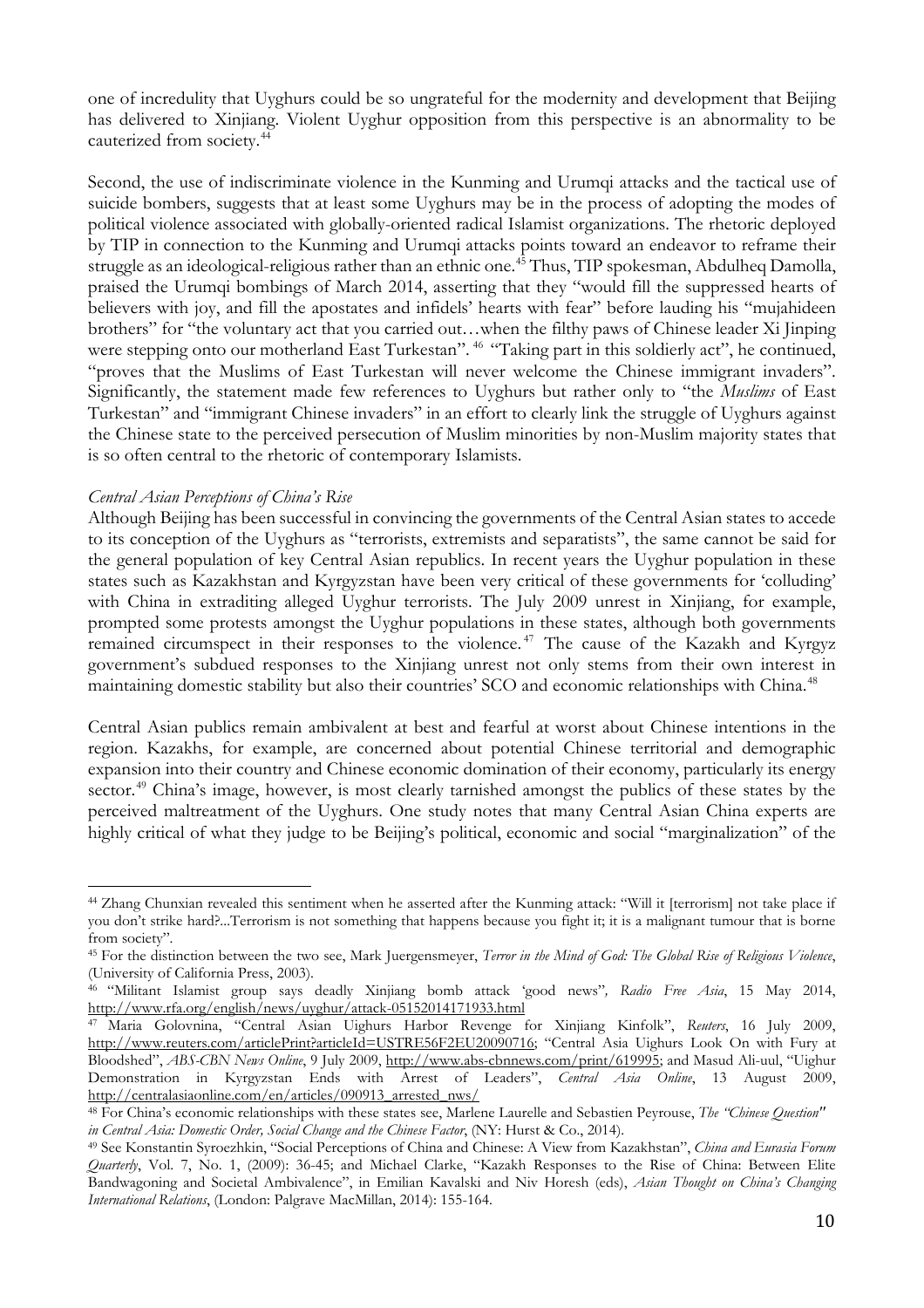Uyghur in Xinjiang and argue that the "Chinese refusal to listen to any autonomist demands, even cultural ones, can only encourage radical separatism to take root".<sup>[50](#page-10-0)</sup>

A further spur to negative perceptions amongst Central Asian publics may also come if China's National People's Congress (NPC) passes a new draft anti-terrorism law currently before it. The new law will, if passed, create a legal framework for Chinese security forces to engage in counter-terror operations in neighbouring countries and establish a domestic counter-terrorism body that would have powers to designate organizations and individuals as 'terrorist' without due process. [51](#page-10-1) This would be remarkable and run counter to Beijing's explicit commitment in both its regional and global diplomacy to the principle of "non-interference" in others' "domestic affairs".

## *China and Central Asia's Geopolitical Environment*

China under Xi Jinping's leadership has signalled its intention to further entrench its growing power and influence in Central Asia. President Xi's plans for the construction of a SREB, although linked to Beijing's desire to secure Xinjiang's economic development, also has an important function to play in China's foreign policy in the context of the Obama administration's "pivot to Asia". Prominent Chinese scholar Wang Jisi, has argued in this context that China's "march westward" is a "strategic necessity" as the '"eastward shift" in strategic focus of the Obama administration (i.e. the "pivot") otherwise threatens to lock Sino-US relations into a "zero-sum game" in East Asia. If China's "march westwards" succeeds "the potential for US-China cooperation" across a variety of fields will increase and "there will be almost no risk of military confrontation between the two". [52](#page-10-2) Central Asia thus emerges as a strategic "safety valve" for the expansion of Chinese influence given the perceived decline of US influence and interests in the region after its withdrawal from Afghanistan.<sup>[53](#page-10-3)</sup>

The motives behind Beijing's desire to build the SREB are in some ways complementary to the interests of some of the Central Asian states. Most immediately, China's focus on greater economic interconnectivity in the region through the improvement of critical infrastructure such as oil and gas pipelines, highways, railways and telecommunications networks gels with the long-held desire of Central Asia's energy rich states (e.g. Kazakhstan and Turkmenistan) to diversify export routes for their oil and gas. Additionally, a number of the Central Asian states have also identified diversification of their economies beyond resource exports as a core priority for their future economic well-being.<sup>[54](#page-10-4)</sup> China's contribution of US \$40 billion to a "Silk Road Fund" to assist in the necessary infrastructural development for the SREB has also been seen by Central Asian states as a token of the seriousness of Beijing's commitment to the project.<sup>[55](#page-10-5)</sup> Yet the SREB and increasing bilateral economic relationships with Beijing are not unproblematic for much of Central Asia. The former, despite some recent Russian protestations to the contrary, runs counter to Moscow's protectionist agenda within the rubric of its Eurasian Union as Beijing is clearly focused on facilitating freer economic interaction throughout Central Asia. One analyst has remarked in this respect that "the real concern" for Russia vis-à-vis the SREB is

[measures/2015/03/04/1e078288-139c-497e-aa8a-e6d810a5a8a2\\_story.html](http://www.washingtonpost.com/world/asia_pacific/china-invokes-terrorism-as-it-readies-additional-harsh-measures/2015/03/04/1e078288-139c-497e-aa8a-e6d810a5a8a2_story.html)

<sup>50</sup> Laurelle and Peyrouse, *The Chinese Question in Central Asia:* 178-179.  $\overline{a}$ 

<span id="page-10-1"></span><span id="page-10-0"></span><sup>51</sup> "Draft Chinese law paves the way for counter-terror operation abroad", *Voice of America*, 27 February 2015, ; and Simon Deyner, China's new terrorism law provokes anger in U.S., concern at home", *Washington Post*, 5 March 2015, ["http://www.washingtonpost.com/world/asia\\_pacific/china-invokes-terrorism-as-it-readies-additional-harsh-](http://www.washingtonpost.com/world/asia_pacific/china-invokes-terrorism-as-it-readies-additional-harsh-measures/2015/03/04/1e078288-139c-497e-aa8a-e6d810a5a8a2_story.html)

<span id="page-10-2"></span><sup>52</sup> Wang Jisi, '"Marching Westwards": The Rebalancing of China's Geostrategy', *International and Strategic Studies Report*, 73 (Center for International and Strategic Studies, Peking University: October 2012): 7-8.

<span id="page-10-3"></span><sup>53</sup> Tao Xie, 'Back on the Silk Road: China's Version of a Rebalance to Asia', *Global Asia*, 9 (1) (2014), [http://www.globalasia.org/Issue/ArticleDetail/548/back-on-the-silk-road-chinas-version-of-a-rebalance-to-asia.html.](http://www.globalasia.org/Issue/ArticleDetail/548/back-on-the-silk-road-chinas-version-of-a-rebalance-to-asia.html)

<span id="page-10-4"></span><sup>54</sup> Richard Weitz, 'Assessing Kazakhstan's Revised National Development Strategy', *Central Asia-Caucasus Analyst*, 5 March 2014, [http://www.cacianalyst.org/publications/analytical-articles/item/12928-assessing-kazakhstans-revised-national](http://www.cacianalyst.org/publications/analytical-articles/item/12928-assessing-kazakhstans-revised-national-development-strategy.html)[development-strategy.html](http://www.cacianalyst.org/publications/analytical-articles/item/12928-assessing-kazakhstans-revised-national-development-strategy.html)

<span id="page-10-5"></span><sup>55</sup> Beijing has also intensified its economic engagement with Kazakhstan. President Xi signed 22 trade and commercial agreements during his September 2013 state visit valued at US \$30 billion, while Premier Li Keqiang signed economic cooperation deals, including a renewal of a currency swap deal, during his state visit of December 2014 worth US \$14 billion. Anuar Almaganbetov and Bakhytzhan Kurmanov, "China Challenges Russian Influence in Kazakhstan", *East Asia Forum*, 28 February 2015,<http://www.eastasiaforum.org/2015/02/28/china-challenges-russian-influence-in-kazakhstan/>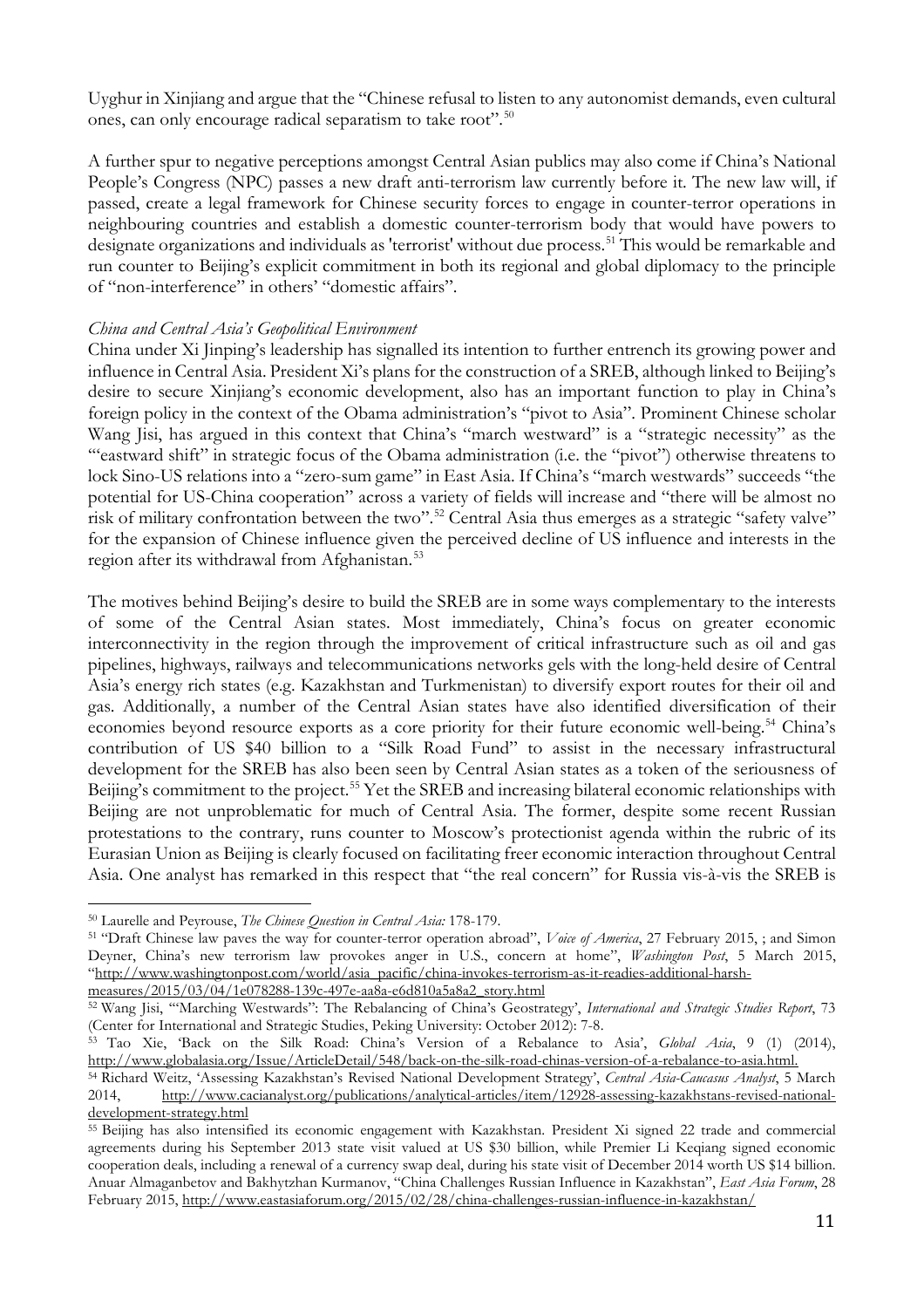"China's business-is-business approach with others, which differs from both the West's political strings for economic intercourse and Russia's heavy doses of geopolitics".<sup>[56](#page-11-0)</sup>

China's pragmatism is undoubtedly attractive to the majority of the ruling regimes in Central Asia. However the perception of increasing Chinese influence particularly in the economic realm has produced varying degrees of public disquiet regarding possible future dependence on Beijing.<sup>[57](#page-11-1)</sup> Russia's agenda in Central Asia under Putin, which has focused on retaining its dominant position in the energy sector and in maintaining its foothold in the strategic/military sphere, has been challenged or eroded by Chinese gains in each of these sectors.<sup>[58](#page-11-2)</sup> The SCO's, and China's, insistence on centrality of principles of sovereign equality and non-interference in internal affairs as the basis for multilateral security cooperation in Central Asia is also more favourably viewed in Central Asian capitals than the alternative presented by the Kremlin in Ukraine over the past year. China's assets (e.g. pragmatism) and liabilities (e.g. Xinjiang) visà-vis Central Asia appear to balance each other out.

# **Policy recommendations**

Based on the analysis above, I would submit the following recommendations:

**1. China has three core interests in Central Asia: security, development and access to energy resources.** These interests, while deriving from Beijing's integrationist project in Xinjiang, have also become inextricably linked to its regional and global foreign policy. For Beijing, the integration of Xinjiang is now not simply an end in itself but rather an important mechanism through which to facilitate the expansion of Chinese power and influence in Central Asia. The SREB in particular is emblematic of this linkage. Recognition of the linkages between China's strategy in Xinjiang, interests in Central Asia and its global foreign policy will enable policy-makers to more readily discern the distinct motives behind Chinese policy initiatives in the region and calibrate a more effective US response – i.e. not all Chinese efforts in the region undermine US interests.

**2. The US must recognize that China's enduring anxieties with respect to Xinjiang critically shape its perception of the motives of other key actors in Central Asia.** This is most clearly seen in reactions to international expressions of concern regarding human rights abuses in the conduct of China's anti-terrorism activities in Xinjiang. The historical tenuousness of Chinese control over the region combined with contemporary concerns with the region's openness to trans-national and non-traditional security threats feeds into an official narrative that lays the blame for unrest or violence in Xinjiang at the feet of amorphous "hostile external forces". Depending on the context, this label can denote the US government, Uyghur exile organizations (e.g. World Uyghur Congress), or militant groups such as ETIM or TIP. Criticism of Beijing's policies in Xinjiang often reinforces, rather than ameliorates, its predilection to see domestic opposition as inspired by meddling outsiders. Additionally, this mindset also colours Beijing's reading of the initiatives of othersin Central Asia – e.g. its geopolitical reading of the GCAP and the Obama administration's "New Silk Road Initiative".

**3. China continues to perceive Central Asia (including Afghanistan) to be a source of potential trans-national and non-traditional security threats (e.g. terrorism, drugs/weapons trafficking) to Xinjiang.** This provides an opportunity for the development of greater US-China cooperation in the region, particularly as China becomes more concerned with these issues in the wake of US and NATO withdrawal from Afghanistan. While China has successfully embedded its agenda on the "three evils" within the SCO process and does not fear that Central Asian governments could collude directly or indirectly with Uyghur separatists or "terrorists", the mechanisms for Sino-Central Asian cooperation (e.g. the SCO RATS centre) remain under-developed. The key dilemma for US policy-makers in this

<span id="page-11-0"></span><sup>56</sup> Yu Bin, "China-Russia Relations: Putin's Glory and Xi's Dream", *Comparative Connections*, (January 2014): 6.  $\overline{\phantom{a}}$ 

<span id="page-11-1"></span><sup>57</sup> Clarke, "Kazakh Response to the Rise of China": 157-159.

<span id="page-11-2"></span><sup>58</sup> Enersto Gallo, "Eurasian Union versus Silk Road Economic Belt?", *Policy Brief* 159, (Institute for Security and Development Policy: August 2014): 1.